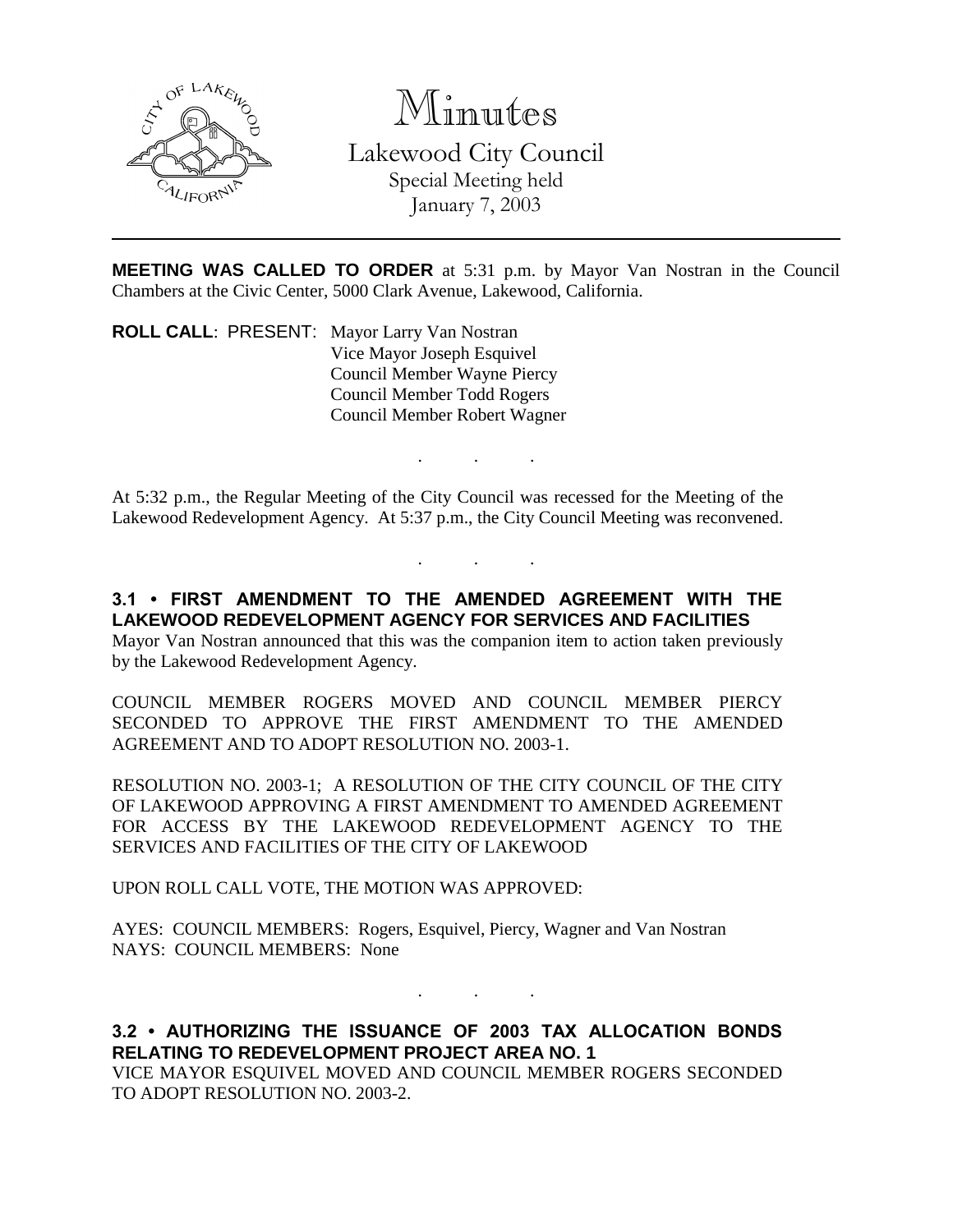**3.2 • AUTHORIZING THE ISSUANCE OF 2003 TAX ALLOCATION BONDS RELATING TO REDEVELOPMENT PROJECT AREA NO. 1** - Continued RESOLUTION NO. 2003-2; A RESOLUTION OF THE CITY COUNCIL OF THE CITY OF LAKEWOOD APPROVING THE ISSUANCE BY THE LAKEWOOD REDEVELOPMENT AGENCY OF 2003 TAX ALLOCATION BONDS RELATING TO REDEVELOPMENT PROJECT NO. 1 (TOWN CENTER)

UPON ROLL CALL VOTE, THE MOTION WAS APPROVED:

AYES: COUNCIL MEMBERS: Rogers, Esquivel, Piercy, Wagner and Van Nostran NAYS: COUNCIL MEMBERS: None

## **3.3 • REQUEST OF ABC UNIFIED SCHOOL DISTRICT FOR CABLECASTING TIME ON LAKEWOOD MUNICIPAL ACCESS CHANNEL FOR BOARD OF EDUCATION MEETINGS**

. . .

VICE MAYOR ESQUIVEL MOVED AND COUNCIL MEMBER PIERCY SECONDED TO APPROVE THE REQUEST FROM ABC UNIFIED SCHOOL DISTRICT FOR CABLECASTING TIME ON THE LAKEWOOD MUNICIPAL ACCESS CHANNEL.

Responding to a question from Mayor Van Nostran, City Manager Howard Chambers advised that three of the four districts serving Lakewood were now part of this pilot program.

Council Member Rogers reported that he had been contacted by a Deputy Superintendent for the Paramount Unified School District and since they were now aware that all of the other districts that served Lakewood were part of the program, Paramount may choose to participate also.

UPON ROLL CALL VOTE, THE MOTION WAS APPROVED:

AYES: COUNCIL MEMBERS: Rogers, Esquivel, Piercy, Wagner and Van Nostran NAYS: COUNCIL MEMBERS: None

## **CLOSED SESSION:**

CONFERENCE WITH LEGAL COUNSEL - ANTICIPATED LITIGATION Mayor Van Nostran announced the City Council would recess to a closed session pursuant to Government Code §54956.9(c) to decide whether to initiate future litigation on one case.

 $\mathbf{r}$  .  $\mathbf{r}$  ,  $\mathbf{r}$  ,  $\mathbf{r}$  ,  $\mathbf{r}$  ,  $\mathbf{r}$  ,  $\mathbf{r}$  ,

At 6:16 p.m., the City Council reconvened with all members present. Mayor Van Nostran announced that the City Council had met with legal counsel and had authorized said counsel to proceed with whatever litigation was necessary in connection with the NPDES permit with the State Water Resources Control Board.